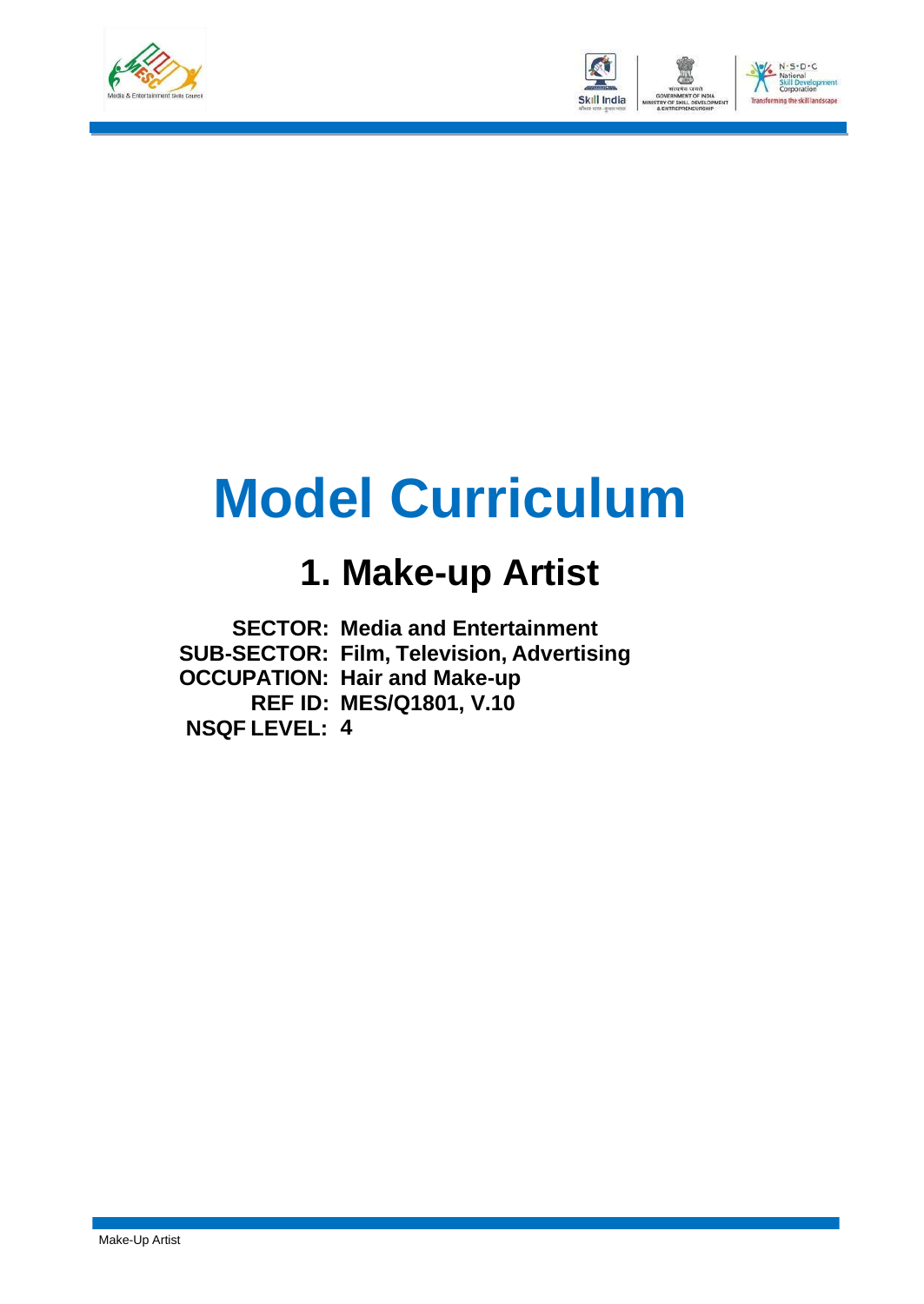



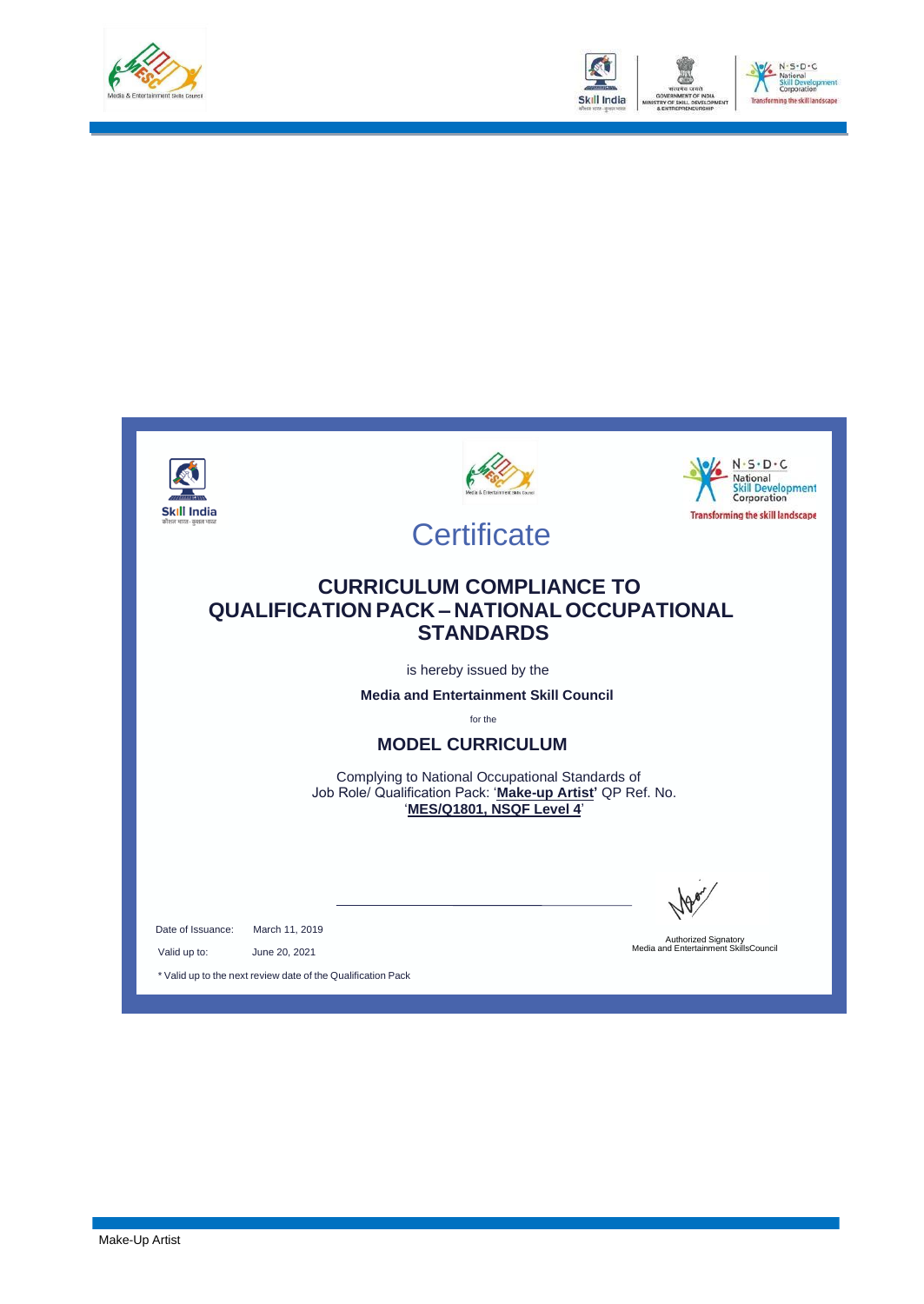



### **TABLE OF CONTENTS**

| 1. Curriculum                    | 01  |
|----------------------------------|-----|
| 2. Trainer Prerequisites         | -07 |
| 3. Annexure: Assessment Criteria | 08  |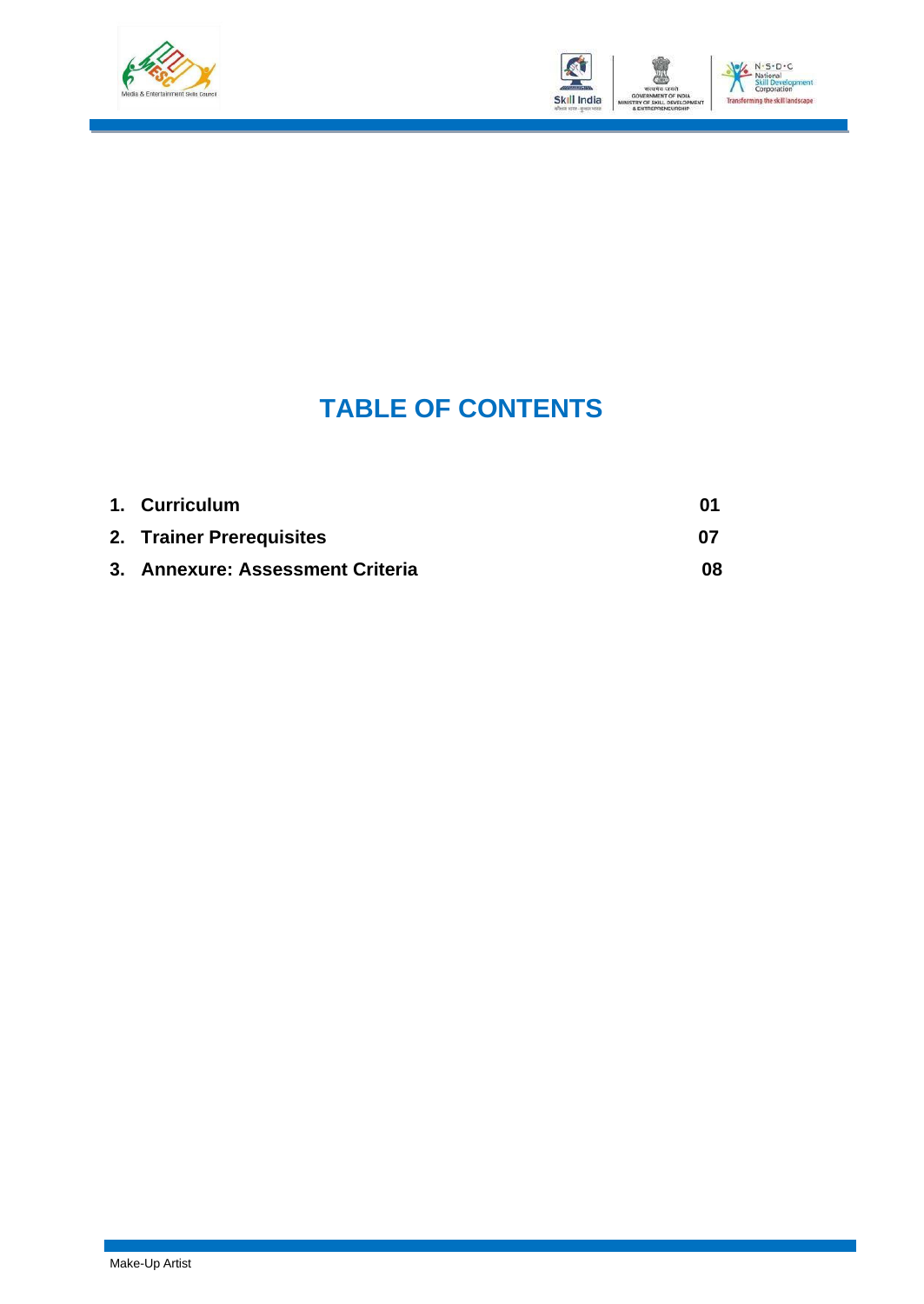



# <span id="page-3-0"></span>**Make-up Artist**

#### **CURRICULUM / SYLLABUS**

This program is aimed at training candidates for the job of a "Make-Up Artist", in the "Media and Entertainment" Sector/Industry and aims at building the following key competencies amongst thelearner

| <b>Program Name</b>                                  | <b>Make-Up Artist</b>                                                                                                                                                                                                                                                                                                                           |  |  |  |  |  |
|------------------------------------------------------|-------------------------------------------------------------------------------------------------------------------------------------------------------------------------------------------------------------------------------------------------------------------------------------------------------------------------------------------------|--|--|--|--|--|
| <b>Qualification Pack Name</b><br>& Reference ID. ID | MES/Q1801,                                                                                                                                                                                                                                                                                                                                      |  |  |  |  |  |
| <b>Version No.</b>                                   | <b>Version Update Date</b><br>1.0<br>11 March, 2019                                                                                                                                                                                                                                                                                             |  |  |  |  |  |
| <b>Pre-requisites to</b><br><b>Training</b>          | Class 10+2 Pass                                                                                                                                                                                                                                                                                                                                 |  |  |  |  |  |
| <b>Training Outcomes</b>                             | After completing this programme, participants will be able to:<br>Identify hair and make-up requirements<br>Manage hair, make-up and prosthetics supplies<br>Prepare for altering the artists' appearance<br>Apply make-up and special effects<br>Manage helpers and trainees<br>$\bullet$<br>Maintain workplace health and safety<br>$\bullet$ |  |  |  |  |  |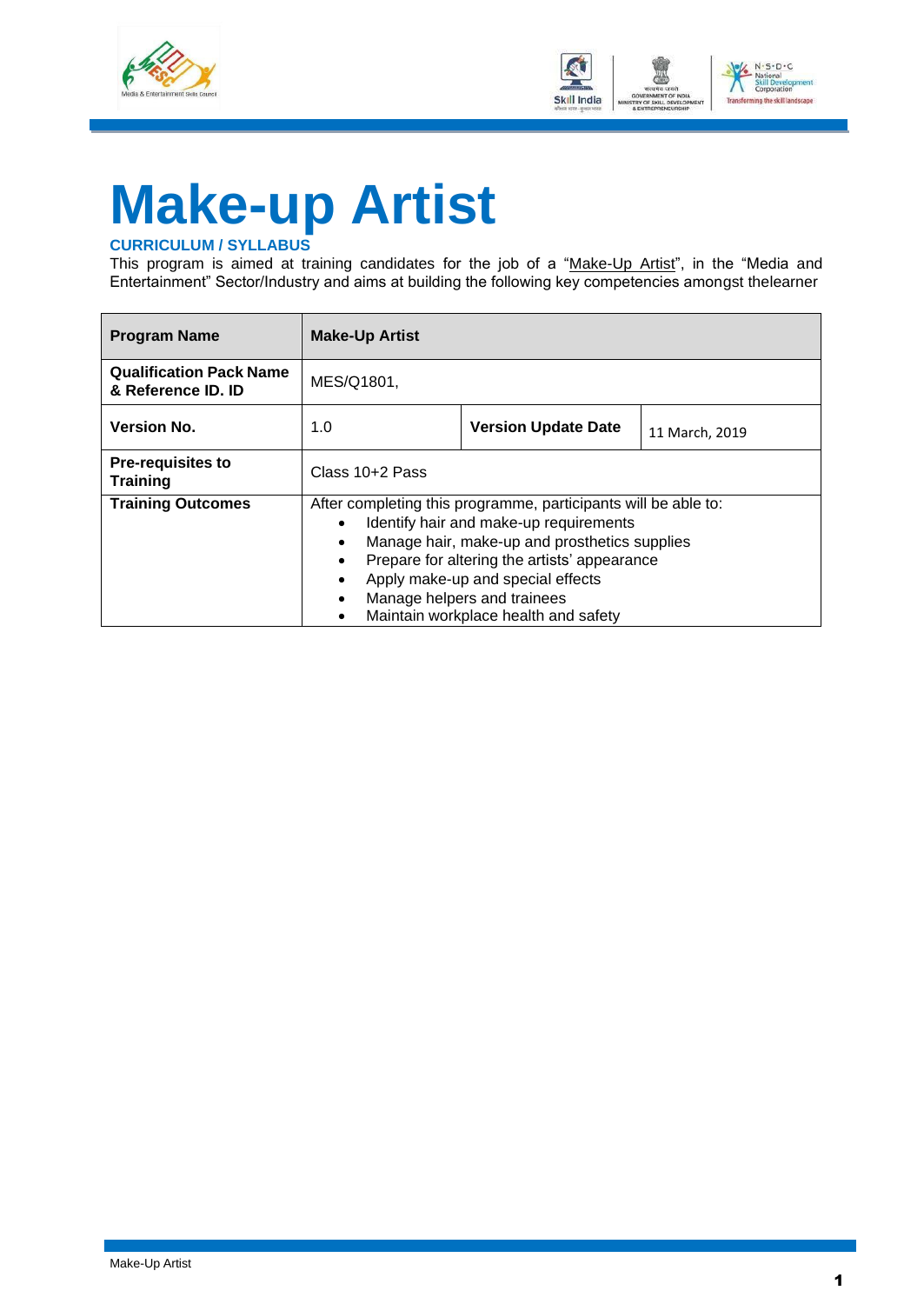



This course encompasses <u>6</u> out of <u>6</u> National Occupational Standards (NOS) of "<u>Make-up Artist</u>" Qualification Pack issued by "Media and Entertainment Skill Council".

| S.<br><b>No</b> | <b>Module</b>                                                                                                                                                              | <b>Key Learning Outcomes</b>                                                                                                                                                                                                                                                                                                                                                                                                                                                                                                                                                                                                                                                                                                                                                                                                                                                                                                                                                                                                                                                                                                                                                                                                                                                                                                                                  | <b>Equipments</b>                                                                                                                                                                                                                                                                                                                                                                                                                                                                                                                                                                                                                                                                   |
|-----------------|----------------------------------------------------------------------------------------------------------------------------------------------------------------------------|---------------------------------------------------------------------------------------------------------------------------------------------------------------------------------------------------------------------------------------------------------------------------------------------------------------------------------------------------------------------------------------------------------------------------------------------------------------------------------------------------------------------------------------------------------------------------------------------------------------------------------------------------------------------------------------------------------------------------------------------------------------------------------------------------------------------------------------------------------------------------------------------------------------------------------------------------------------------------------------------------------------------------------------------------------------------------------------------------------------------------------------------------------------------------------------------------------------------------------------------------------------------------------------------------------------------------------------------------------------|-------------------------------------------------------------------------------------------------------------------------------------------------------------------------------------------------------------------------------------------------------------------------------------------------------------------------------------------------------------------------------------------------------------------------------------------------------------------------------------------------------------------------------------------------------------------------------------------------------------------------------------------------------------------------------------|
| 1               | <b>Introduction and</b><br><b>Orientation</b><br><b>Theory</b><br>1 hours<br><b>Practical</b><br>0 hours<br><b>Corresponding</b><br><b>NOS</b><br><b>Bridge Module</b>     | analyse the role in media and entertainment<br>$\bullet$<br>sector<br>role and responsibility of make-up artist<br>$\bullet$<br>technical terms associated with make-up<br>$\bullet$                                                                                                                                                                                                                                                                                                                                                                                                                                                                                                                                                                                                                                                                                                                                                                                                                                                                                                                                                                                                                                                                                                                                                                          | Laptop, white board,<br>marker, projector                                                                                                                                                                                                                                                                                                                                                                                                                                                                                                                                                                                                                                           |
| $\overline{2}$  | <b>Identify hair and</b><br>make-up<br>requirements<br><b>Theory</b><br>15 hours<br><b>Practical</b><br>15 hours<br><b>Corresponding</b><br><b>NOS</b><br><b>MES/N1801</b> | demonstrate the number of characters or<br>$\bullet$<br>artists for whom hair and/or make-up design is<br>required, in consultation with/supervision of<br>senior designers if necessary<br>analyse hair and make-up requirements (e.g.<br>$\bullet$<br>natural<br>look<br>for<br>anchors/<br>presenters,<br>prosthetics / injuries/ stains for special effects,<br>glamorous / period/ ageing for actors etc.)<br>from the director/ production designer/artist<br>and design/ continuity requirements from the<br>script (where applicable)<br>recognize the need and conditions when<br>٠<br>special requirements and effects are required<br>to produce the design<br>access sources needed to research the<br>$\bullet$<br>creative aspects of the look based on the<br>requirements<br>produce and finalize design ideas which are<br>٠<br>consistent with the script and sensitive to its<br>characterization,<br>consultation<br>in<br>with/supervision of senior designers and artists<br>if necessary<br>the<br>creative<br>technical<br>analyse<br>and<br>requirements required to execute the look<br>οf<br>realistically<br>estimate<br>the<br>amount<br>preparation time,<br>budget and resources<br>required for the type of production being<br>worked on, in consultation with/supervision of<br>senior designers and producers if necessary | Laptop, white board,<br>marker, projector,<br>Therapy bed, Beauty<br>Trolley, Wax heater<br>Wax strips, Wax knife,<br>Spatula, Bowls, Basket,<br>bed/recliner, chair, bowl,<br>cotton, mirror, tissues,<br>towel, Trolley, Manicure<br>Chair, Manicure stool,<br>Sterilizer, Bowls Manicure<br>brush, Nail Cutter, Cuticle<br>Pusher, Cuticle Nipper,<br>Orange stick, Nail Filer,<br>Pack brush, Dust bin,<br>Pedicure -<br>Pedicure Chair, Pedicure<br>Stool, Sterilizer, Bowls<br>Foot Scrapper, Emery<br>Board, Pumice Stone,<br>Nail Cutter,<br><b>Cuticle Pusher, Cuticle</b><br>Nipper, Orange stick, Nail<br>filer, Toe separator,<br>Pedicure Brush, sample<br>story board |
| 3               | <b>Manage Hair,</b><br><b>Make-up and</b><br><b>Prosthetics</b><br><b>supplies</b><br><b>Theory</b><br>25 hours<br><b>Practical</b>                                        | evaluate materials on quality, quantity, type,<br>$\bullet$<br>costs<br>determine<br>the<br>amount<br>and<br>quality<br>of<br>resources, materials, tools and equipment<br>required to meet design specifications<br>determine where and how resources should<br>$\bullet$<br>be labeled, stored and arranged<br>select the providers of materials<br>and<br>$\bullet$<br>equipment and purchase adequate quantity<br>and type of products, in line with                                                                                                                                                                                                                                                                                                                                                                                                                                                                                                                                                                                                                                                                                                                                                                                                                                                                                                      | Laptop, white board,<br>marker, projector,<br>Therapy bed, Beauty<br>Trolley, Wax heater<br>Wax strips, Wax knife,<br>Spatula, Bowls, Basket,<br>bed/recliner, chair, bowl,<br>cotton, mirror, tissues,<br>towel, Trolley, Manicure<br>Chair, Manicure stool,                                                                                                                                                                                                                                                                                                                                                                                                                       |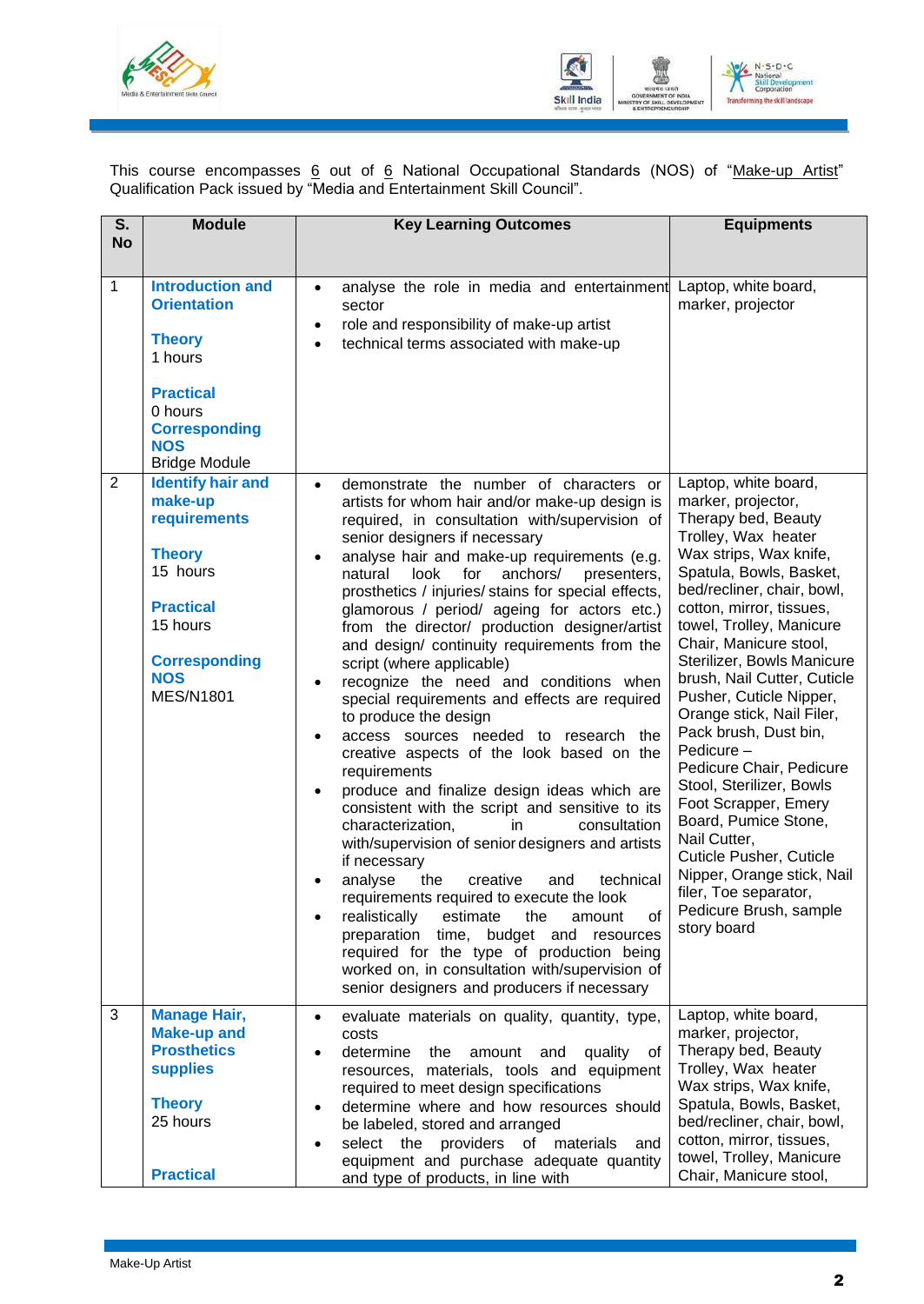





|                | 25 hours<br><b>Corresponding</b><br><b>NOS</b><br><b>MES/N1802</b>                                                                                                                  |                                     | technical<br>budgetary<br>creative,<br>and<br>consultation<br>requirements,<br>in<br>with/supervision of senior designers and<br>producers if necessary<br>monitor and replenish stock of hair, make-<br>up or prosthetics resources, as per<br>requirements                                                                                                                                                                                                                                                                                               | Sterilizer, Bowls Manicure<br>brush, Nail Cutter, Cuticle<br>Pusher, Cuticle Nipper,<br>Orange stick, Nail Filer,<br>Pack brush, Dust bin,<br>Pedicure -<br>Pedicure Chair, Pedicure<br>Stool, Sterilizer, Bowls<br>Foot Scrapper, Emery<br>Board, Pumice Stone,<br>Nail Cutter,<br><b>Cuticle Pusher, Cuticle</b><br>Nipper, Orange stick, Nail<br>filer, Toe separator,<br>Pedicure Brush, sample<br>story board                                                                                                                                                                                                                                                                  |
|----------------|-------------------------------------------------------------------------------------------------------------------------------------------------------------------------------------|-------------------------------------|------------------------------------------------------------------------------------------------------------------------------------------------------------------------------------------------------------------------------------------------------------------------------------------------------------------------------------------------------------------------------------------------------------------------------------------------------------------------------------------------------------------------------------------------------------|-------------------------------------------------------------------------------------------------------------------------------------------------------------------------------------------------------------------------------------------------------------------------------------------------------------------------------------------------------------------------------------------------------------------------------------------------------------------------------------------------------------------------------------------------------------------------------------------------------------------------------------------------------------------------------------|
| $\overline{4}$ | <b>Prepare for</b><br>altering the<br>artists'<br>appearance<br><b>Theory</b><br>15 hours<br><b>Practical</b><br>15 hours<br><b>Corresponding</b><br><b>NOS</b><br><b>MES/N1803</b> | $\bullet$<br>$\bullet$<br>$\bullet$ | prepare, organize and keep workstation<br>materials, equipment and on-set kit fully<br>stocked, tidy and hygienic<br>explain hair and/or make up procedures<br>to artists and invite their questions<br>prepare the skin and scalp appropriately<br>for the type of contact material used<br>take measurements of the appropriate<br>head and body areas for preparation of<br>wigs, masks etc.<br>arrange fittings and appointments with<br>artists' within production deadlines                                                                          | Laptop, white board,<br>marker, projector,<br>Therapy bed, Beauty<br>Trolley, Wax heater<br>Wax strips, Wax knife,<br>Spatula, Bowls, Basket,<br>bed/recliner, chair, bowl,<br>cotton, mirror, tissues,<br>towel, Trolley, Manicure<br>Chair, Manicure stool,<br>Sterilizer, Bowls Manicure<br>brush, Nail Cutter, Cuticle<br>Pusher, Cuticle Nipper,<br>Orange stick, Nail Filer,<br>Pack brush, Dust bin,<br>Pedicure -<br>Pedicure Chair, Pedicure<br>Stool, Sterilizer, Bowls<br>Foot Scrapper, Emery<br>Board, Pumice Stone,<br>Nail Cutter,<br><b>Cuticle Pusher, Cuticle</b><br>Nipper, Orange stick, Nail<br>filer, Toe separator,<br>Pedicure Brush, sample<br>story board |
| 5              | <b>Apply make-up</b><br>and special<br>effects<br><b>Theory</b><br>25 Hours<br><b>Practical</b><br>25 hours<br><b>Corresponding</b><br><b>NOS</b><br><b>MES/N1804</b>               | $\bullet$                           | apply selected make-up to achieve the<br>desired<br>effect<br>ʻon<br>camera'<br>and<br>maintaining continuity<br>during<br>shoots<br>(where required)<br>assist in the maintenance of continuity of<br>the artist's appearance<br>remove the make-up carefully to reduce<br>artists' discomfort<br>check that the selected make-up is<br>appropriate to the required look, need for<br>durability, dressing techniques and is<br>compatible with artists skin type<br>position artists in the most appropriate<br>position to minimize personal discomfort | Laptop, white board,<br>marker, projector,<br>Therapy bed, Beauty<br>Trolley, Wax heater<br>Wax strips, Wax knife,<br>Spatula, Bowls, Basket,<br>bed/recliner, chair, bowl,<br>cotton, mirror, tissues,<br>towel, Trolley, Manicure<br>Chair, Manicure stool,<br>Sterilizer, Bowls Manicure<br>brush, Nail Cutter, Cuticle<br>Pusher, Cuticle Nipper,<br>Orange stick, Nail Filer,<br>Pack brush, Dust bin,<br>Pedicure-<br>Pedicure Chair, Pedicure<br>Stool, Sterilizer, Bowls<br>Foot Scrapper, Emery                                                                                                                                                                            |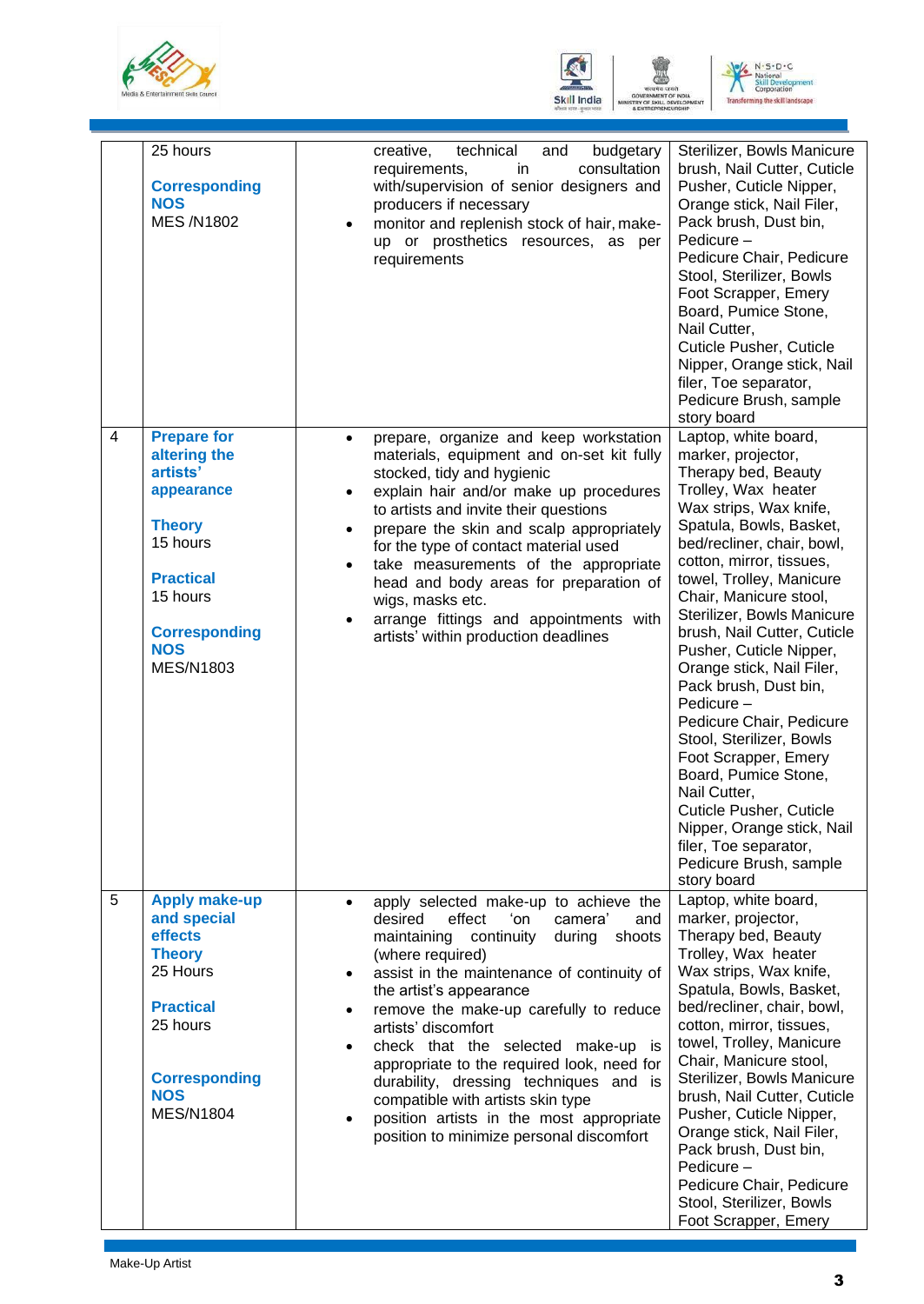





|                |                                                                                                                                                                      |                                                                    |                                                                                                                                                                                                                                                                                                                                                                                                                                                                                                                                                                                                                                                                                                                                                                                                                                                                                                                                                                                                                                                                                                                                                                                                                                                                                                                                                      | Board, Pumice Stone,<br>Nail Cutter,<br><b>Cuticle Pusher, Cuticle</b><br>Nipper, Orange stick, Nail<br>filer, Toe separator,<br>Pedicure Brush, sample<br>story board |
|----------------|----------------------------------------------------------------------------------------------------------------------------------------------------------------------|--------------------------------------------------------------------|------------------------------------------------------------------------------------------------------------------------------------------------------------------------------------------------------------------------------------------------------------------------------------------------------------------------------------------------------------------------------------------------------------------------------------------------------------------------------------------------------------------------------------------------------------------------------------------------------------------------------------------------------------------------------------------------------------------------------------------------------------------------------------------------------------------------------------------------------------------------------------------------------------------------------------------------------------------------------------------------------------------------------------------------------------------------------------------------------------------------------------------------------------------------------------------------------------------------------------------------------------------------------------------------------------------------------------------------------|------------------------------------------------------------------------------------------------------------------------------------------------------------------------|
| 6              | <b>Manage helpers</b><br>and trainees<br><b>Theory</b><br>10 hours<br><b>Practical</b><br>10 hours<br><b>Corresponding</b><br><b>NOS</b><br><b>MES/N1807</b>         | $\bullet$<br>٠<br>$\bullet$<br>$\bullet$<br>$\bullet$              | in<br>informing,<br>inform,<br>assist<br>or<br>trainees/helpers of the hair, make-up and<br>prosthetics<br>of<br>process<br>and<br>their<br>responsibilities and role in the process<br>ensure, or assist in ensuring, that the<br>trainees/helpers know how to find and<br>materials,<br>operate<br>the<br>tools<br>and<br>equipments that will be required during<br>the process<br>provide clear and precise instructions to<br>trainees/helpers during the process and<br>ensure they are working effectively to<br>meet the production schedule<br>monitor and evaluate<br>the<br>work of<br>trainees/helpers<br>effective,<br>in<br>an<br>unobtrusive and objective manner<br>provide<br>trainees/helpers<br>with<br>the<br>opportunity to contribute and try out the<br>work for themselves                                                                                                                                                                                                                                                                                                                                                                                                                                                                                                                                                   | Laptop, white board,<br>marker, projector,                                                                                                                             |
| $\overline{7}$ | <b>Maintain</b><br>workplace health<br>and safety<br><b>Theory</b><br>15 hours<br><b>Practical</b><br>15 hours<br><b>Corresponding</b><br><b>NOS</b><br>MES / N 1808 | $\bullet$<br>$\bullet$<br>$\bullet$<br>٠<br>$\bullet$<br>$\bullet$ | with<br>comply<br>the<br>analyse<br>and<br>organisation's current health, safety and<br>security policies and procedures<br>measure the safe working practices<br>pertaining to own occupation<br>analyse the government norms and<br>policies relating to health and safety<br>including<br>emergency<br>procedures for<br>illness, accidents, fires or others which<br>may involve evacuation of the premises<br>participate in organization health and<br>safety knowledge sessions and drills<br>identify the people responsible for health<br>and safety in the workplace, including<br>those to contact in case of an emergency<br>identify security signals e.g. fire alarms<br>and places such as staircases, fire<br>warden stations, first aid and medical<br>rooms<br>identify aspects of your workplace that<br>could cause potential risk to own and<br>others health and safety<br>ensure own personal health and safety,<br>and that of others in the workplace<br>though precautionary measures<br>identify and recommend opportunities for<br>improving health, safety, and security to<br>the designated person<br>report any hazards outside the individual's<br>authority to the relevant person in line<br>with organisational procedures and warn<br>other people who may be affected<br>follow<br>organisation's<br>emergency | Laptop, white board,<br>marker, projector,                                                                                                                             |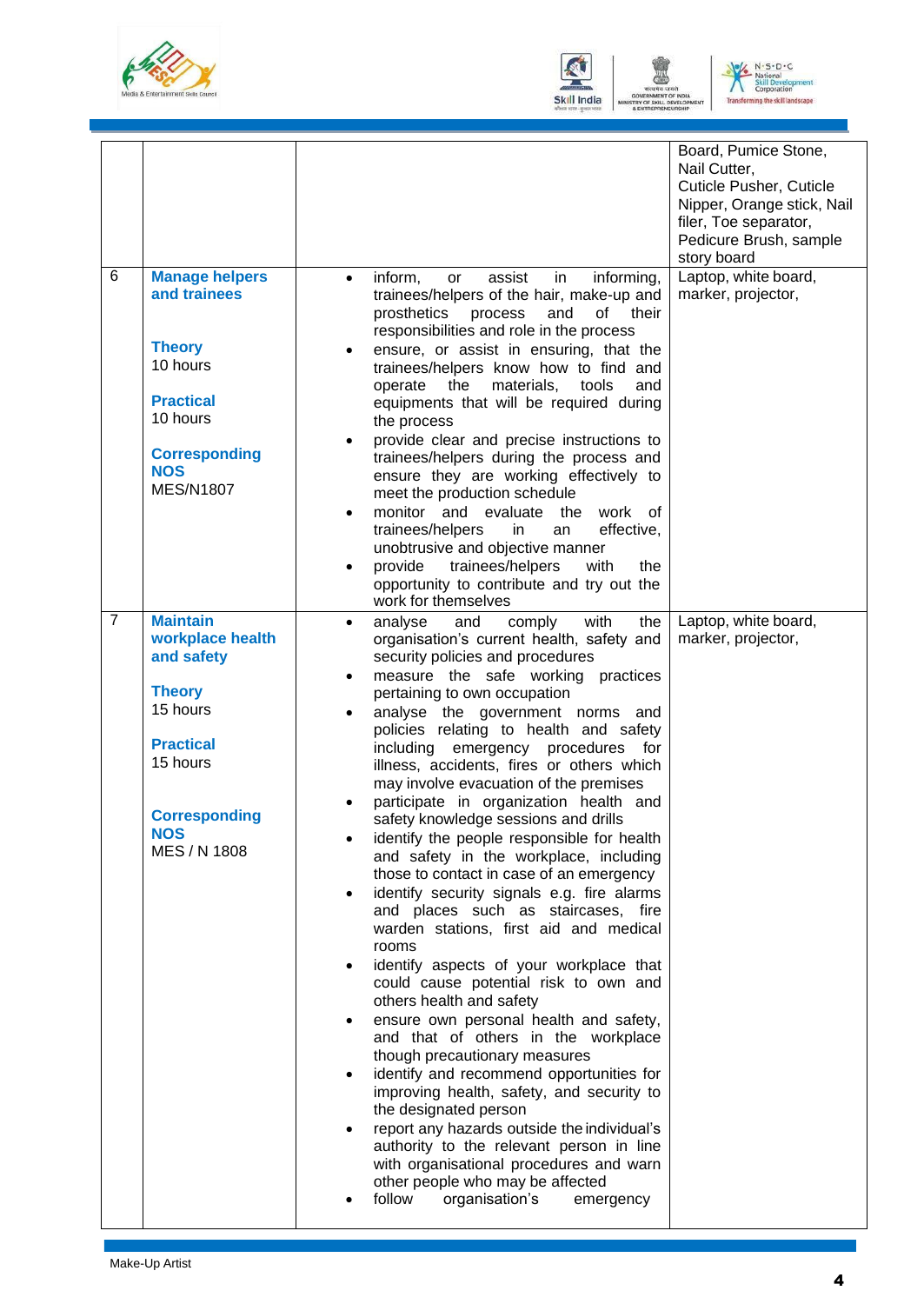





| 8 | <b>Communication</b><br>and Professional<br><b>Skills</b><br><b>Theory</b><br>05 hours<br><b>Practical</b><br>05 Hours<br><b>Corresponding</b><br><b>NOS</b><br><b>Bridge Module</b> | procedures for accidents, fires or any<br>other natural calamity in case of a hazard<br>Identify and correct risks like illness,<br>$\bullet$<br>accidents, fires or any other natural<br>calamity safely and within the limits of<br>individual's authority<br>report output, efforts and schedule taken<br>$\bullet$<br>to complete the allotted task<br>read and examine<br>the<br>script and<br>$\bullet$<br>character descriptions<br>read the work plan and production<br>$\bullet$<br>schedule to ensure that progress is in line<br>suggest creative ideas to the director<br>$\bullet$<br>and supervisor<br>communicate clearly and collaborate<br>effectively with colleagues who<br>are<br>working with the previous or<br>next<br>scenes/shots<br>explore the modifications required from<br>the director, supervisor and producer<br>discuss the challenges faced during<br>production and discuss ways to address<br>such challenges in future projects<br>make decisions in order to be able to<br>$\bullet$<br>work collectively and<br>independently,<br>where required<br>analyse shot break up and plan effort and<br>$\bullet$<br>time required for each element of the shot<br>how to plan and prioritise individual<br>$\bullet$<br>timelines and deliver on schedule<br>work effectively as a member of the team<br>$\bullet$<br>and help realise overall timelines<br>prioritise work-products and tasks based<br>$\bullet$<br>on requirements | Laptop, white board,<br>marker, projector                                                                                                              |
|---|--------------------------------------------------------------------------------------------------------------------------------------------------------------------------------------|------------------------------------------------------------------------------------------------------------------------------------------------------------------------------------------------------------------------------------------------------------------------------------------------------------------------------------------------------------------------------------------------------------------------------------------------------------------------------------------------------------------------------------------------------------------------------------------------------------------------------------------------------------------------------------------------------------------------------------------------------------------------------------------------------------------------------------------------------------------------------------------------------------------------------------------------------------------------------------------------------------------------------------------------------------------------------------------------------------------------------------------------------------------------------------------------------------------------------------------------------------------------------------------------------------------------------------------------------------------------------------------------------------------------------------------------------------------------|--------------------------------------------------------------------------------------------------------------------------------------------------------|
|   |                                                                                                                                                                                      | seek assistance and guidance from the<br>$\bullet$<br>director, art director and supervisors,<br>where required<br>improve work-products and performance<br>based on feedback received and through<br>self-appraisal<br>understand the perspective of client,<br>director, art director and supervisors and<br>apply it to the artist                                                                                                                                                                                                                                                                                                                                                                                                                                                                                                                                                                                                                                                                                                                                                                                                                                                                                                                                                                                                                                                                                                                                  |                                                                                                                                                        |
| 9 | <b>IT Skills</b><br><b>Theory</b><br>09 hours<br><b>Practical</b><br>10 hours<br><b>Corresponding</b><br><b>NOS</b><br><b>Bridge Module</b>                                          | identify the parts of computer<br>$\bullet$<br>uses basics of computer andconcept of<br>motherboard<br>use microsoft word<br>use microsoft powerpoint<br>use microsoft excel<br>use Internet and its uses                                                                                                                                                                                                                                                                                                                                                                                                                                                                                                                                                                                                                                                                                                                                                                                                                                                                                                                                                                                                                                                                                                                                                                                                                                                              | Power point<br>presentation, LCD<br>projector, Computer,<br>LCD screen, white<br>board, marker, pointer,<br>Microsoft Office, Internet<br>Connectivity |
|   | Total 240 hrs.                                                                                                                                                                       |                                                                                                                                                                                                                                                                                                                                                                                                                                                                                                                                                                                                                                                                                                                                                                                                                                                                                                                                                                                                                                                                                                                                                                                                                                                                                                                                                                                                                                                                        |                                                                                                                                                        |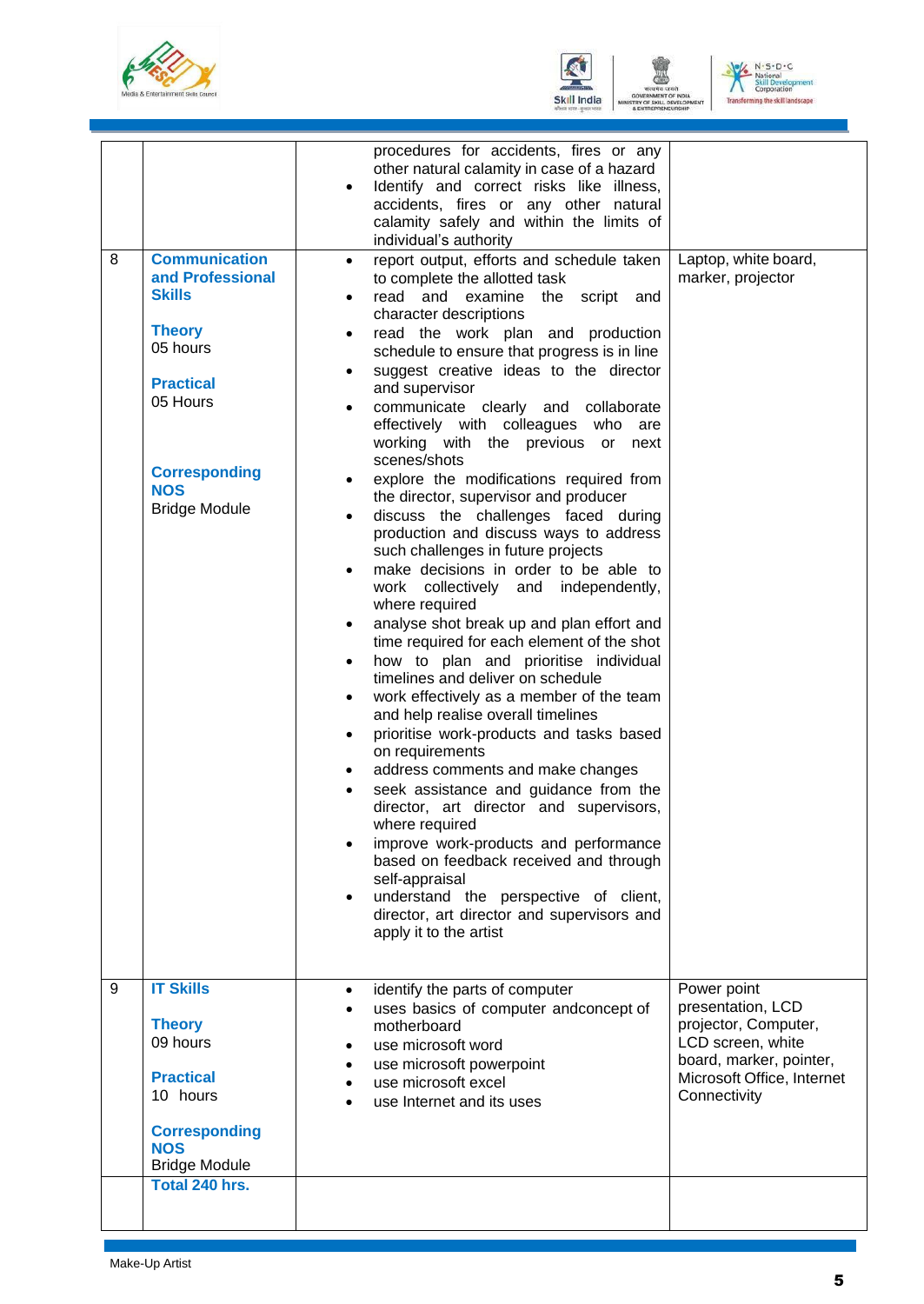



| <b>Theory</b><br><b>120 Hours</b>    |  |  |  |
|--------------------------------------|--|--|--|
| <b>Practical</b><br><b>120 Hours</b> |  |  |  |

Grand Total Course Duration: **240 Hours**

*(This syllabus/ curriculum has been approved by Media and Entertainment Skill Council)*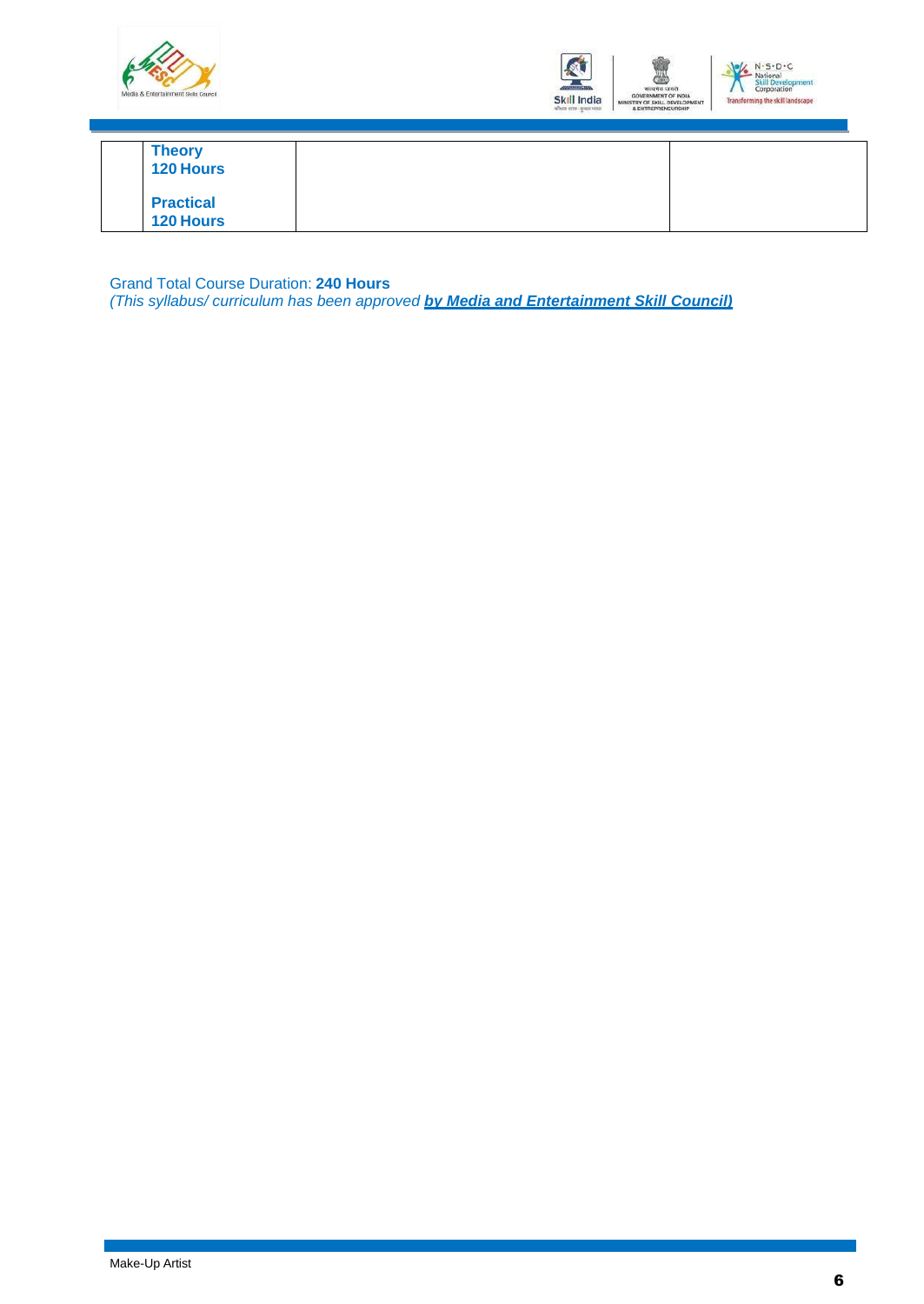



### <span id="page-9-0"></span>**Trainer Prerequisites for Job role: "Make-up Artist" mapped to Qualification Pack: "MES/ Q1802, version 1.0"**

| Sr. No.        | Area                                  | <b>Details</b>                                                                                                                                                                                                                                                                                                                                                                                                                                                                                                                                                                                      |
|----------------|---------------------------------------|-----------------------------------------------------------------------------------------------------------------------------------------------------------------------------------------------------------------------------------------------------------------------------------------------------------------------------------------------------------------------------------------------------------------------------------------------------------------------------------------------------------------------------------------------------------------------------------------------------|
| $\mathbf 1$    | <b>Job Description</b>                | To deliver accredited training service, mapping to the curriculum<br>detailed above, in accordance with Qualification Pack "Q1801"                                                                                                                                                                                                                                                                                                                                                                                                                                                                  |
| 2              | <b>Personal Attributes</b>            | The candidate should have aptitude for conducting training, pre<br>/post work to ensure competent, employable candidates at the end<br>of training. Strong communication skills, interpersonal skills, ability to<br>work as team; diligent and is passionate for maintaining the quality<br>in content and training delivery methodology. Candidate should have<br>basic understanding of English language; however this should not<br>be a restrictive criterion as long as the candidate is willing and open<br>to learn. He/she must be able to speak, read and write in the local<br>language. |
| 3              | Minimum Educational<br>Qualifications | Graduate/ ITI/Diploma, from any other polytechnic/ reputed institute in<br>the core subject                                                                                                                                                                                                                                                                                                                                                                                                                                                                                                         |
| 4a             | <b>Domain Certification</b>           | Certified for Job Role: "Make-up Artist" mapped to QP: "MES/Q1801",<br>version 1.0. Minimum accepted score as per SSC guidelines is 80%.                                                                                                                                                                                                                                                                                                                                                                                                                                                            |
| 4 <sub>b</sub> | <b>Platform Certification</b>         | Recommended that the Trainer is certified for the Job Role:<br>"Trainer", mapped to the Qualification Pack: "MEP/Q2601, V1.0"<br>with scoring of minimum 80%.                                                                                                                                                                                                                                                                                                                                                                                                                                       |
| 5              | <b>Experience</b>                     | The candidate should have a minimum of 3 years of work experience<br>in the same job role. He should be able to communicate in<br>English and local language. He should have knowledge of equipment,<br>tools, material, Safety, Health & Hygiene.                                                                                                                                                                                                                                                                                                                                                  |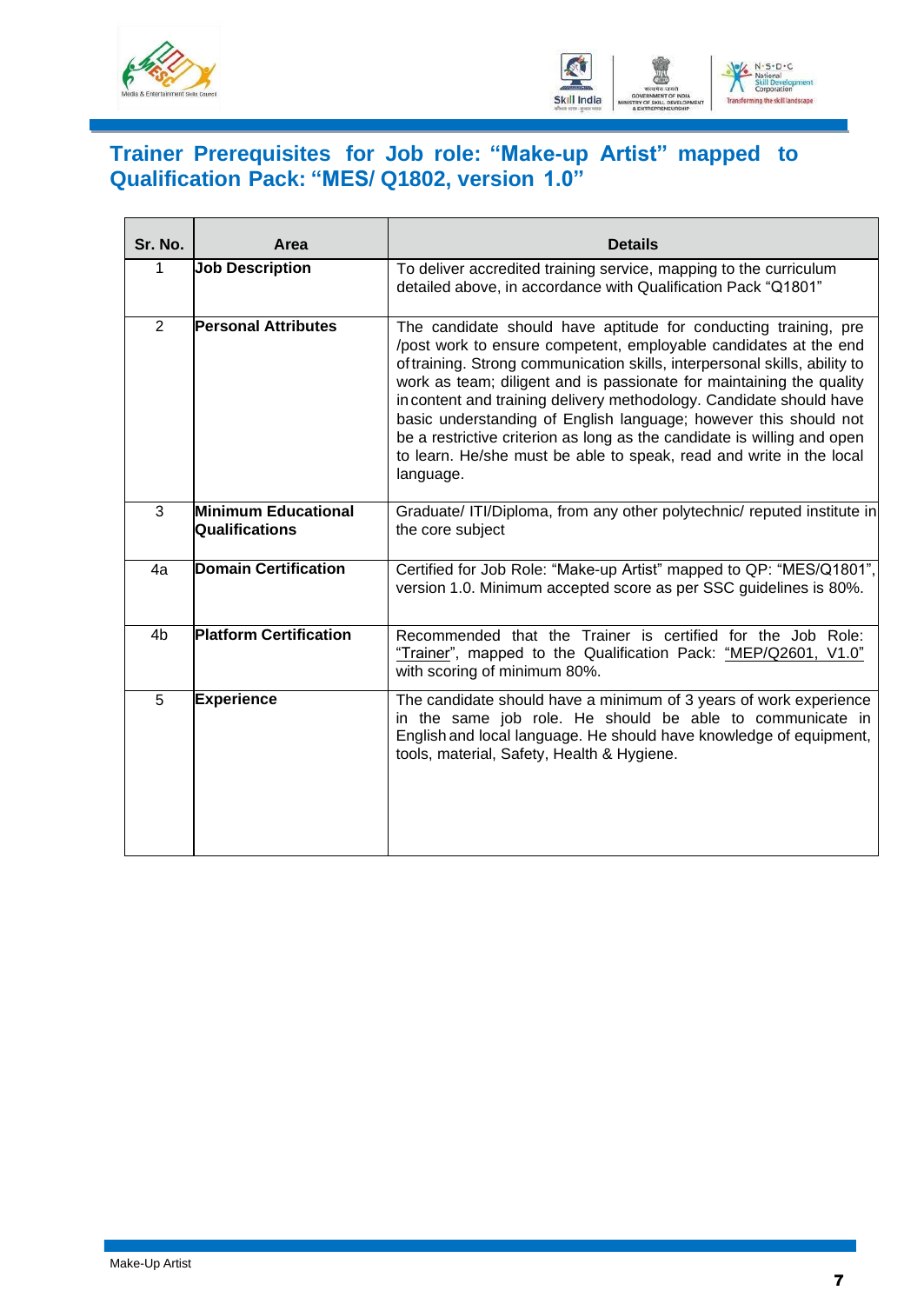



#### <span id="page-10-0"></span>**Annexure: Assessment Criteria**

| <b>Assessment Criteria for Make-up Artist</b> |                                              |
|-----------------------------------------------|----------------------------------------------|
| <b>Job Role</b>                               | <b>Make-up Artist</b>                        |
| <b>Qualification Pack</b>                     | <b>MES/Q1801, version 1.0</b>                |
| <b>Sector Skill Council</b>                   | <b>Media and Entertainment Skill Council</b> |
|                                               |                                              |

| Sr. No.        | <b>Guidelines for Assessment</b>                                                                                                                                                                                                                                                               |
|----------------|------------------------------------------------------------------------------------------------------------------------------------------------------------------------------------------------------------------------------------------------------------------------------------------------|
| $\mathbf 1$    | Criteria for assessment for each Qualification Pack will be created by the Sector Skill<br>Council. Each Performance Criteria (PC) will be assigned marks proportional to its<br>importance in NOS. SSC will also lay down proportion of marks for Theory and Skills<br>Practical for each PC. |
| $\overline{2}$ | The assessment for the theory part will be based on knowledge bank of questions<br>created by the SSC                                                                                                                                                                                          |
| 3              | Individual assessment agencies will create unique question papers for theory part<br>for each candidate at each examination/training center (as per assessment criteria<br>below)                                                                                                              |
| 4              | Individual assessment agencies will create unique evaluations for skill practical for<br>every student at each examination/training center based on this criteria                                                                                                                              |
| 5              | To pass the Qualification Pack, every trainee should score a minimum of 70%<br>aggregate in QP                                                                                                                                                                                                 |
| 6              | In case of successfully passing only certain number of NOS's, the trainee is eligible<br>to take subsequent assessment on the balance NOS's to pass the Qualification<br>Pack                                                                                                                  |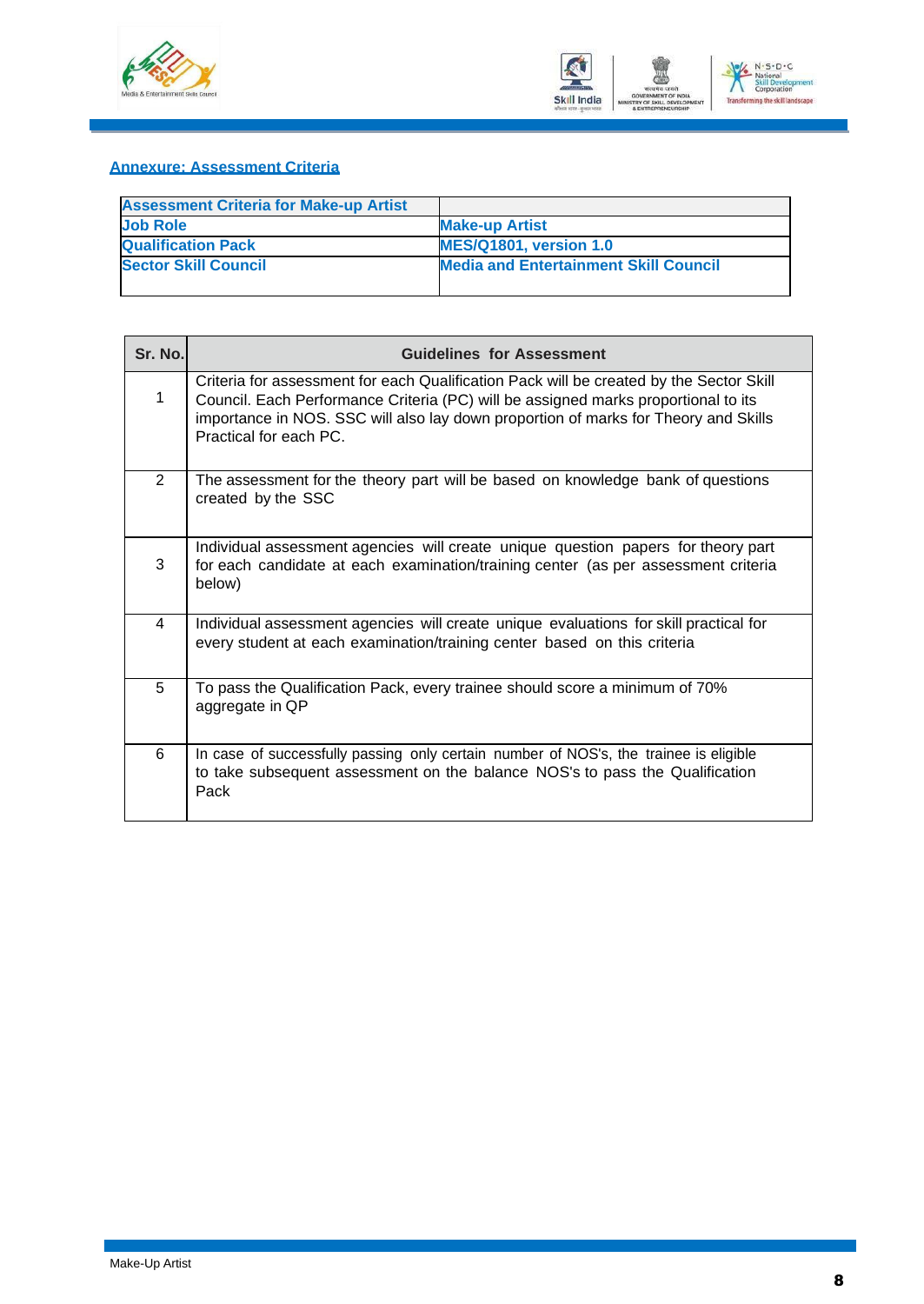



|                               |                                                                                    |              | <b>Marks Allocation</b> |                         |                  |
|-------------------------------|------------------------------------------------------------------------------------|--------------|-------------------------|-------------------------|------------------|
| Assessment                    |                                                                                    | <b>Total</b> |                         |                         | <b>Skills</b>    |
| <b>Outcomes</b>               | <b>Assessment Criteria for outcomes</b>                                            | <b>Mark</b>  | Out Of                  | <b>Theory</b>           | <b>Practical</b> |
|                               | PC1. Accurately break down the script to                                           |              |                         |                         |                  |
|                               | identify the number of characters or artists                                       |              |                         |                         |                  |
|                               | for whom hair and/or make-up design is                                             |              |                         |                         |                  |
|                               | required                                                                           |              | 20                      | 5                       |                  |
|                               | PC2. Understand hair and make-up                                                   |              |                         |                         |                  |
|                               | requirements (e.g. natural look for                                                |              |                         |                         |                  |
|                               | anchors / presenters, prosthetics / injuries/                                      |              |                         |                         |                  |
|                               | stains for special effects, glamorous /                                            |              |                         |                         |                  |
|                               | period/ageing for actors etc.) from the                                            |              |                         |                         |                  |
|                               | director/ production designer/artist and                                           | 100          |                         |                         | 60               |
|                               | design/continuity requirements from the                                            |              |                         |                         |                  |
|                               | script (where applicable)                                                          |              | 20                      | 5                       |                  |
|                               | PC3. Recognize when special requirements                                           |              |                         |                         |                  |
|                               | and effects are required to produce the                                            |              |                         |                         |                  |
|                               | design                                                                             |              | 15                      | 5                       |                  |
| <b>MES/N 1801</b>             | PC4. Access sources needed to research                                             |              |                         |                         |                  |
| (Identify hair<br>and make-up | the creative aspects of the look based on                                          |              | 10                      | 5                       |                  |
| requirements)                 | the requirements                                                                   |              |                         |                         |                  |
|                               | PC5. Produce and finalize design ideas<br>which are consistent with the script and |              |                         |                         |                  |
|                               | sensitive to its characterization                                                  |              | 15                      | 10                      |                  |
|                               | PC6.Identify the creative and technical                                            |              |                         |                         |                  |
|                               | requirements required to execute the look                                          |              | 15                      | 5                       |                  |
|                               | PC7. Realistically estimate the amount of                                          |              |                         |                         |                  |
|                               | preparation time, budget and resources                                             |              |                         |                         |                  |
|                               | required for the type of production being                                          |              |                         |                         |                  |
|                               | worked on                                                                          |              | 5                       | 5                       |                  |
|                               |                                                                                    | Total        | 100                     | 40                      | 60               |
|                               |                                                                                    |              |                         | <b>Marks Allocation</b> |                  |
| <b>Assessment</b>             |                                                                                    | <b>Total</b> |                         |                         | <b>Skills</b>    |
| <b>Outcomes</b>               | <b>Assessment Criteria for outcomes</b>                                            | <b>Mark</b>  | Out Of                  | <b>Theory</b>           | <b>Practical</b> |
|                               | PC1. Determine the amount and quality of                                           |              |                         |                         |                  |
|                               | resources, materials, tools and equipment                                          |              |                         |                         |                  |
|                               | required to execute the hair and make-up                                           |              |                         |                         |                  |
|                               | design                                                                             |              | 20                      | 10                      |                  |
|                               | PC2. Determine where and how resources                                             |              |                         |                         |                  |
|                               | should be labelled, stored and arranged                                            |              | 20                      | 5                       |                  |
|                               | PC3. Select the providers of materials and                                         |              |                         |                         |                  |
| <b>MES/N 1802</b>             | equipment and purchase adequate                                                    |              |                         |                         |                  |
| (Manage hair                  | quantity and type of products                                                      |              | 20                      | 10                      |                  |
| and make-up                   | PC4. Monitor and replenish stock of hair                                           |              |                         |                         |                  |
| supplies)                     | and/or make-up products, as per                                                    |              |                         |                         |                  |
|                               | requirement                                                                        |              | 20                      | 5                       |                  |
|                               | PC5. Ensure that there is sufficient staff                                         |              |                         |                         |                  |
|                               | with the necessary skills to fulfil the design<br>concept                          | 100          | 20                      | 10                      | 60               |
|                               |                                                                                    | Total        | 100                     | 40                      | 60               |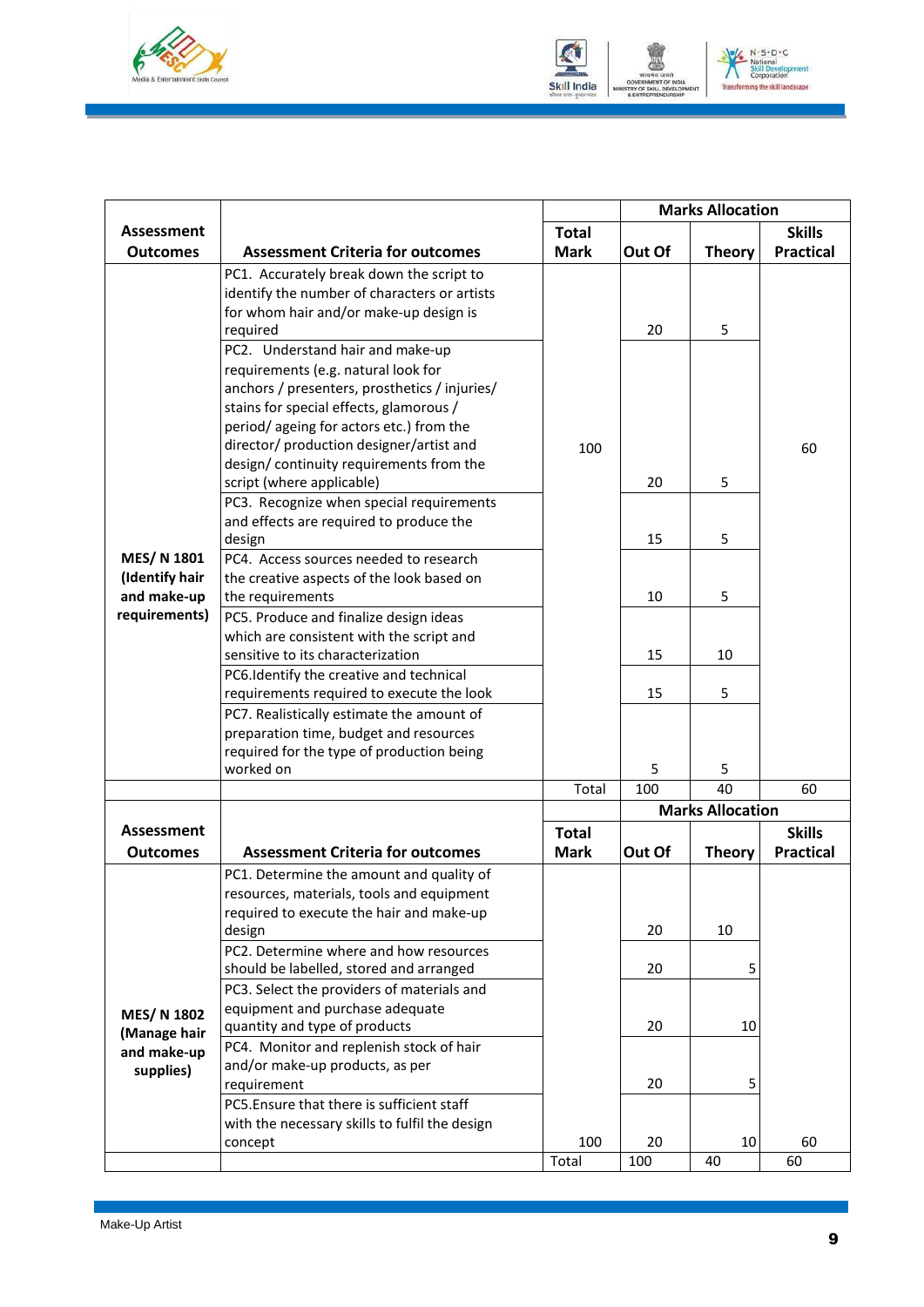



|                   |                                                                                     |              |        | <b>Marks Allocation</b> |                  |
|-------------------|-------------------------------------------------------------------------------------|--------------|--------|-------------------------|------------------|
| <b>Assessment</b> |                                                                                     | <b>Total</b> |        |                         | <b>Skills</b>    |
| <b>Outcomes</b>   | <b>Assessment Criteria for outcomes</b>                                             | <b>Mark</b>  | Out Of | <b>Theory</b>           | <b>Practical</b> |
|                   | PC1. Prepare, organize and keep                                                     |              |        |                         |                  |
|                   | workstation materials, equipment and on-                                            |              |        |                         |                  |
|                   | set kit fully stocked, tidy and hygienic                                            |              | 20     | 5                       |                  |
|                   | PC2. Explain hair and/or make up                                                    |              |        |                         |                  |
|                   | procedures to artists and invite their                                              |              |        |                         |                  |
|                   | questions                                                                           |              | 20     | 10                      |                  |
|                   | PC3. Prepare the skin and scalp                                                     |              |        |                         |                  |
| MES/ N 1803       | appropriately for the type of contact                                               | 100          |        |                         | 60               |
| (Prepare for      | material used                                                                       |              | 20     | 10                      |                  |
| altering the      | PC4. Take measurements of the appropriate                                           |              |        |                         |                  |
| artists'          | head and body areas for                                                             |              | 25     | 10                      |                  |
| appearance)       | preparation of wigs, masks etc.                                                     |              |        |                         |                  |
|                   | PC5. Arrange fittings and appointments<br>with artists' within production deadlines |              | 15     | 5                       |                  |
|                   |                                                                                     |              |        |                         |                  |
|                   |                                                                                     | Total        | 100    | 40                      | 60               |
|                   |                                                                                     |              |        | <b>Marks Allocation</b> |                  |
| <b>Assessment</b> |                                                                                     | <b>Total</b> |        |                         | <b>Skills</b>    |
| <b>Outcomes</b>   | <b>Assessment Criteria for outcomes</b>                                             | <b>Mark</b>  | Out Of | <b>Theory</b>           | <b>Practical</b> |
|                   | PC1. Apply selected make-up to achieve                                              |              |        |                         |                  |
|                   | the desired effect 'on camera' and                                                  |              |        |                         |                  |
|                   | maintaining continuity during shoots                                                |              |        |                         |                  |
|                   | (where required)                                                                    |              | 25     | 10                      |                  |
|                   | PC2. Assist in the maintenance of                                                   |              |        |                         |                  |
| <b>MES/N 1804</b> | continuity of the artist's appearance                                               |              | 25     | 10                      |                  |
| (Apply make-up    | PC3. Remove the make-up carefully to<br>reduce artists' discomfort                  |              | 20     | 5                       |                  |
| and special       | PC4. Check that the selected make-up is                                             | 100          |        |                         | 60               |
| effects)          | compatible with artists skin type and test                                          |              |        |                         |                  |
|                   | for potential adverse skin reactions                                                |              | 15     | 10                      |                  |
|                   | PC5. Position artists in the most                                                   |              |        |                         |                  |
|                   | appropriate position to minimize personal                                           |              |        |                         |                  |
|                   | discomfort                                                                          |              | 15     | 5                       |                  |
|                   |                                                                                     | Total        | 100    | 40                      | 60               |
|                   |                                                                                     |              |        | <b>Marks Allocation</b> |                  |
| <b>Assessment</b> |                                                                                     | <b>Total</b> |        |                         | <b>Skills</b>    |
| <b>Outcomes</b>   | <b>Assessment Criteria for outcomes</b>                                             | <b>Mark</b>  | Out Of | <b>Theory</b>           | <b>Practical</b> |
|                   | PC1. Inform trainees/helpers of the hair and                                        |              |        |                         |                  |
|                   | make-up process and of their                                                        |              |        |                         |                  |
|                   | responsibilities and role in the process                                            | 100          | 15     | 5                       | 60               |
|                   | PC2. Ensure that the trainees/helpersknow                                           |              |        |                         |                  |
|                   | how to find and operate the materials, tools                                        |              |        |                         |                  |
|                   | and equipment's that                                                                |              |        |                         |                  |
|                   | will be required during the process                                                 |              | 25     | 10                      |                  |
|                   | PC3. Provide clear and precise                                                      |              |        |                         |                  |
|                   | instructions to trainees/helpers during                                             |              | 20     | 5                       |                  |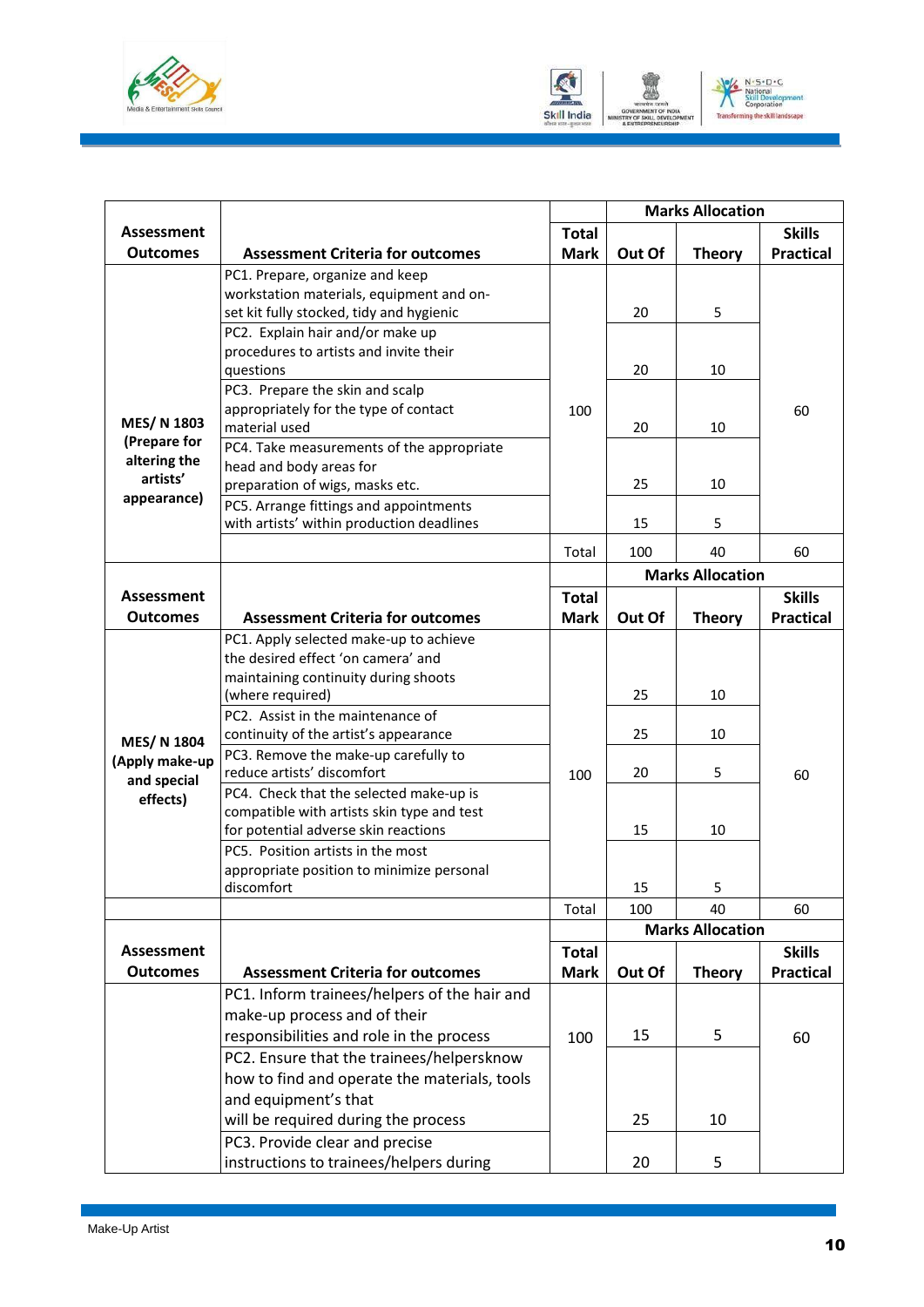



|                                  | the process and ensure they are                                                           |              |                         |               |                  |  |
|----------------------------------|-------------------------------------------------------------------------------------------|--------------|-------------------------|---------------|------------------|--|
| MES/N 1807                       | working effectively to meet the                                                           |              |                         |               |                  |  |
| (Manage helpers<br>and trainees) | production schedule                                                                       |              |                         |               |                  |  |
|                                  | PC4. Monitor and evaluate the work of                                                     |              |                         |               |                  |  |
|                                  | trainees/helpers in an effective,                                                         |              |                         |               |                  |  |
|                                  | unobtrusive and objective manner                                                          |              | 20                      | 10            |                  |  |
|                                  | PC5. Provide trainees/helpers with the                                                    |              |                         |               |                  |  |
|                                  | opportunity to contribute and try out the                                                 |              |                         |               |                  |  |
|                                  | work for themselves                                                                       |              | 20                      |               |                  |  |
|                                  |                                                                                           |              |                         | 10            |                  |  |
|                                  |                                                                                           | Total        | 100                     | 40            | 60               |  |
|                                  |                                                                                           |              | <b>Marks Allocation</b> |               |                  |  |
| <b>Assessment</b>                |                                                                                           | <b>Total</b> |                         |               | <b>Skills</b>    |  |
| <b>Outcomes</b>                  | <b>Assessment Criteria for outcomes</b>                                                   | <b>Marks</b> | Out Of                  | <b>Theory</b> | <b>Practical</b> |  |
|                                  | PC1.<br>Understand and comply with the                                                    |              |                         |               |                  |  |
|                                  | organisation's current health, safety and                                                 |              |                         |               |                  |  |
|                                  | security policies and procedures                                                          |              | 10                      | 5             |                  |  |
|                                  | PC <sub>2</sub> .<br>Understand the safe working                                          |              |                         |               |                  |  |
|                                  | practices pertaining to own occupation                                                    |              | 10                      | 5             |                  |  |
|                                  | PC <sub>3</sub> .<br>Understand the government normsand                                   |              |                         |               |                  |  |
|                                  | policies relating to health and safety including                                          |              |                         |               |                  |  |
|                                  | emergency procedures for illness, accidents,                                              |              |                         |               |                  |  |
| <b>MES/N 1808</b>                | fires or others which may                                                                 |              |                         |               |                  |  |
| (Maintain                        | involve evacuation of the premises                                                        |              | 5                       | 3             |                  |  |
| workplace<br>health and          | PC4.<br>Participate in organization health                                                |              |                         |               |                  |  |
| safety)                          | and safety knowledge sessions and drills                                                  |              | 5                       | 2             |                  |  |
|                                  | PC5.<br>Identify the people responsible for                                               |              |                         |               |                  |  |
|                                  | health and safety in the workplace,                                                       |              |                         |               |                  |  |
|                                  | including those to contact in case of an                                                  |              |                         |               |                  |  |
|                                  | emergency                                                                                 |              | 10                      | 5             |                  |  |
|                                  | Identify security signals e.g. fire<br>PC6.<br>alarms and places such as staircases, fire |              |                         |               |                  |  |
|                                  | warden stations, first aid and medical                                                    | 100          |                         |               | 50               |  |
|                                  | rooms                                                                                     |              | 10                      | 5             |                  |  |
|                                  | <b>PC7.</b><br>Identify aspects of your workplacethat                                     |              |                         |               |                  |  |
|                                  | could cause potential risk to own and                                                     |              |                         |               |                  |  |
|                                  | others health and safety                                                                  |              | 10                      | 5             |                  |  |
|                                  | PC8.<br>Ensure own personal health and                                                    |              |                         |               |                  |  |
|                                  | safety, and that of others in the workplace                                               |              |                         |               |                  |  |
|                                  | though precautionary measures                                                             |              | 10                      | 5             |                  |  |
|                                  | PC9.<br>Identify and recommend                                                            |              |                         |               |                  |  |
|                                  | opportunities for improving health, safety, and                                           |              |                         |               |                  |  |
|                                  | security to the designated person                                                         |              | 5                       | 3             |                  |  |
|                                  | PC10. Report any hazards outside the                                                      |              |                         |               |                  |  |
|                                  | individual's authority to the relevant                                                    |              |                         |               |                  |  |
|                                  | person in line with organisational                                                        |              |                         |               |                  |  |
|                                  | procedures and warn other people who                                                      |              |                         |               |                  |  |
|                                  | may be affected                                                                           |              | 10                      | 5             |                  |  |
|                                  | PC11. Follow organisation's emergency                                                     |              |                         |               |                  |  |
|                                  | procedures for accidents, fires or any other                                              |              | 10                      | 5             |                  |  |